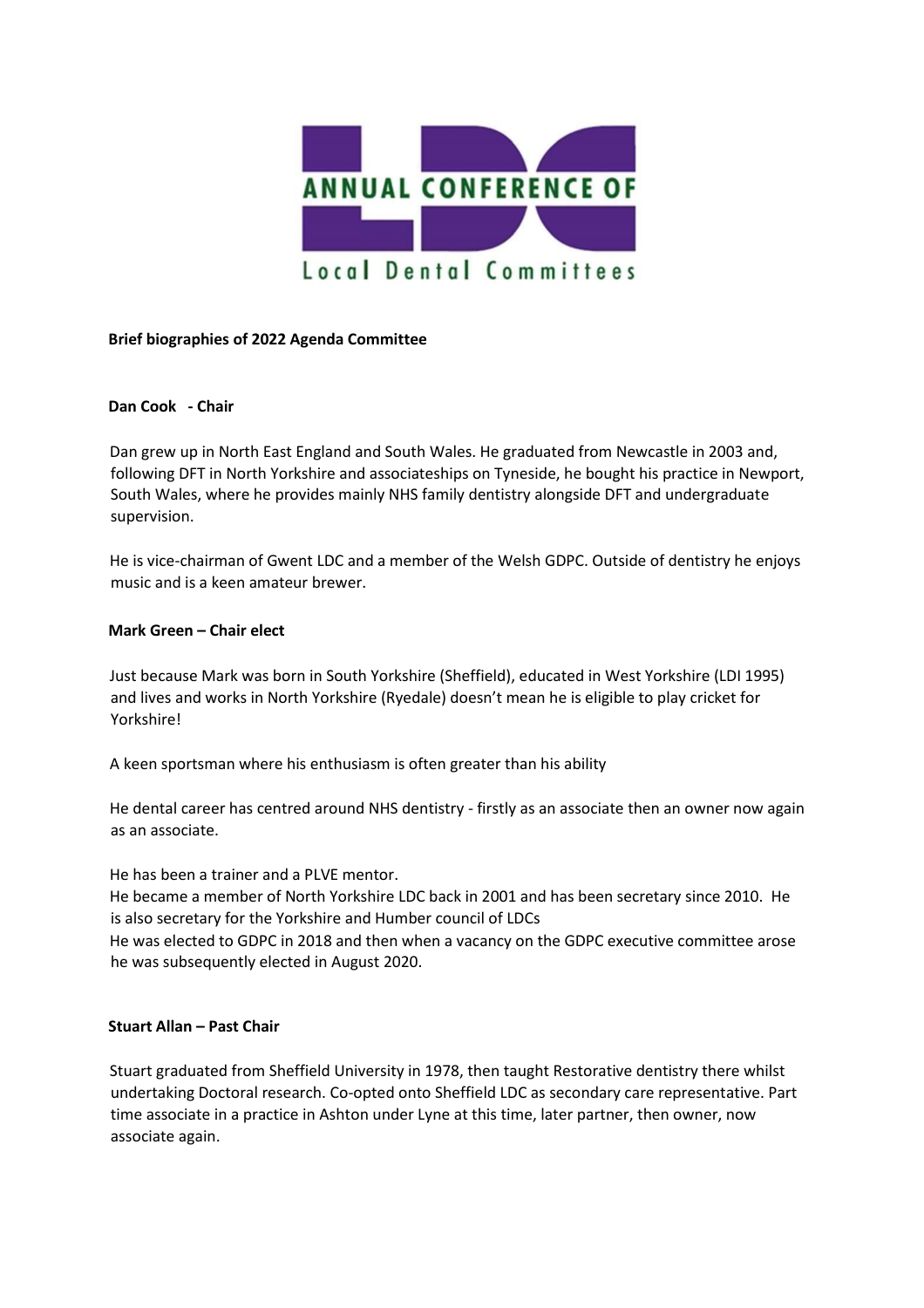Member of the LDC and appointed secretary 2006, founded the Federation of Greater Manchester LDCs and performed the role of chair and secretary. Represents the North West region at the GDPC – LDC liaison group.

Joint convener of the Greater Manchester DPASS scheme. Appointed Dental Practice Adviser to Manchester PCT in 2009, on the dissolution of the PCTs, appointed Professional Adviser-Dentistry to the Greater Manchester Area Team. Regularly lectures on regulation, law and ethics as applied to dentistry for the Health Education England, BDA Sections, LDCs etc.

# **Shawn Charlwood - GDPC Chair**

Shawn Charlwood graduated from Birmingham Dental School in 1986 and has postgraduate dental qualifications form the University of Bristol and the Faculty of General Dental Practitioners.

He is a GDP in Lincoln, having owned a large mixed practice for twenty-five years and was a foundation trainer for over twenty years. He had previously held postgraduate positions at Manchester Dental School and Manchester Royal Infirmary Maxillo-facial, as well as being an officer in the Royal Army Dental Corps TA for five years.

He has been on the GDPC for 12 years and is now Chair, having previously served as Vice Chair, Chair of the GDPC Remuneration Sub-Committee and Chair of the GDPC Private Practice Committee. He also currently sits on the GDPC-LDC Regional Liaison Group, GDPC Associates Group, the BDA's Review Body Evidence Committee and the British Dental Guild. He was previously the Chair of Lincolnshire LDC, which he has been a member of for 25 years.

## **Zoe Connelly – representative from Conference**

Zoe graduated from the University of Leeds in 2007 and entered General Practice. She has worked as an NHS Associate Dentist at St Michaels Dental Practice, Wakefield since 2008. Zoe is passionate about the need for Contract Reform following involvement through her Practice in the Contract Reform Prototypes. Zoe is Treasurer of Wakefield LDC and has been involved in trying to increase the representation of new dental graduates in their LDCs.

## **Russell Gidney - representative from Conference**

Russell qualified in 2002 from Cardiff University and has worked primarily in general practice in South East Wales since. He has worked as a clinical supervisor in Cardiff Dental School and foundation trainer since 2015.

Russell joined Gwent LDC in 2014 and has been treasurer since 2015 and regular conference goer since. He is currently chair of the Welsh General Dental Practice Committee.